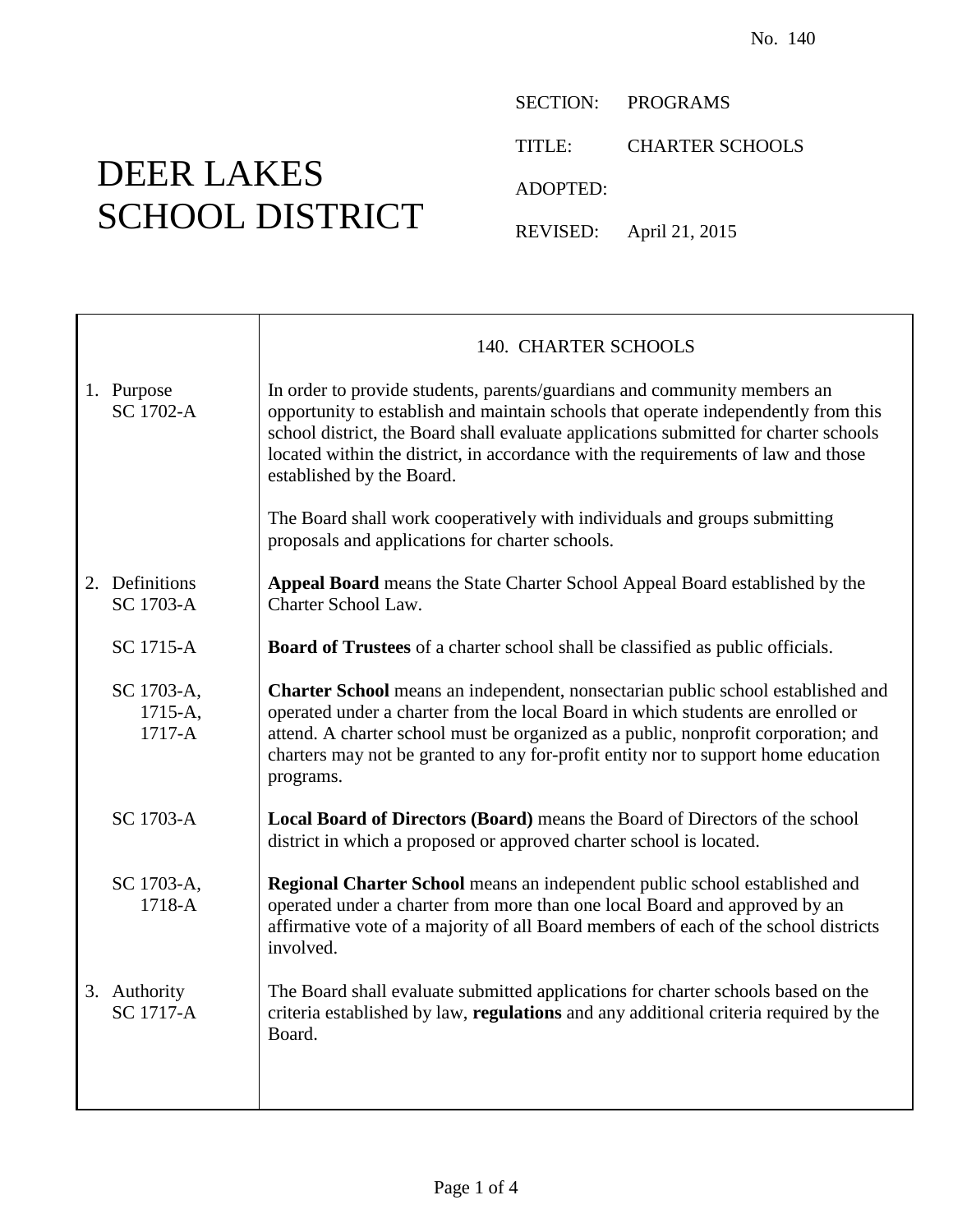T

| SC 1717-A<br>65 Pa. C.S.A.<br>Sec. 701 et seq | A charter school application shall be approved or denied by a majority vote of all<br>Board members at a public meeting, in accordance with the provisions of law.<br>Written notice of the Board's decision shall be sent to the applicant, Department of<br>Education and the Appeal Board, including reasons for denial and a clear description<br>of application deficiencies if the application is denied. The Board shall evaluate<br>denied applications that are revised and resubmitted.                                                                                  |
|-----------------------------------------------|------------------------------------------------------------------------------------------------------------------------------------------------------------------------------------------------------------------------------------------------------------------------------------------------------------------------------------------------------------------------------------------------------------------------------------------------------------------------------------------------------------------------------------------------------------------------------------|
| <b>SC 1720-A</b>                              | Upon approval of a charter application, the Board and the charter school's Board of<br>Trustees shall sign the written charter, which shall be binding on both. The charter<br>shall be for a period of three (3) to five (5) years and may be renewed for five-year<br>periods by the Board.                                                                                                                                                                                                                                                                                      |
| SC 1723-A                                     | The Board shall not cap nor limit the number of district students enrolling in a<br>charter school, unless agreed to by the charter school as part of the written charter.                                                                                                                                                                                                                                                                                                                                                                                                         |
| <b>SC 1724-A</b>                              | The Board may approve a leave of absence for up to five (5) years for a district<br>employee to work in a charter school located in the district of employment or in a<br>regional charter school in which the employing district is a participant, and the<br>employee shall have the right to return to a comparable position in the district. The<br>Board at its discretion may grant tenure to a temporary professional employee on<br>leave from this district to teach in a charter school located in the district, upon<br>completion of the appropriate probation period. |
| SC 1728-A                                     | The Board shall annually assess whether each charter school is meeting the goals of<br>its charter and shall require each charter school to submit an annual report no later<br>than August 1 of each year.                                                                                                                                                                                                                                                                                                                                                                        |
| <b>SC 1728-A</b>                              | The Board shall conduct a comprehensive review prior to granting a five-year<br>renewal of the charter.                                                                                                                                                                                                                                                                                                                                                                                                                                                                            |
| SC 1728-A                                     | The Board shall have ongoing access to the records and facilities of the charter<br>school to ensure that the charter school is in compliance with its charter, Board<br>policy and applicable laws.                                                                                                                                                                                                                                                                                                                                                                               |
| <b>SC 1729-A</b>                              | In cases where the health or safety of the charter school's students, staff or both is at<br>serious risk, the Board may take immediate action to revoke a charter.                                                                                                                                                                                                                                                                                                                                                                                                                |
| <b>SC 1727-A</b>                              | The Board affirms that the Board of Trustees and the charter school shall be solely<br>liable for any and all damages and costs of any kind resulting from any legal<br>challenges involving the operation of a charter school. The local Board shall not be<br>held liable for any activity or operation related to the program of a charter school.                                                                                                                                                                                                                              |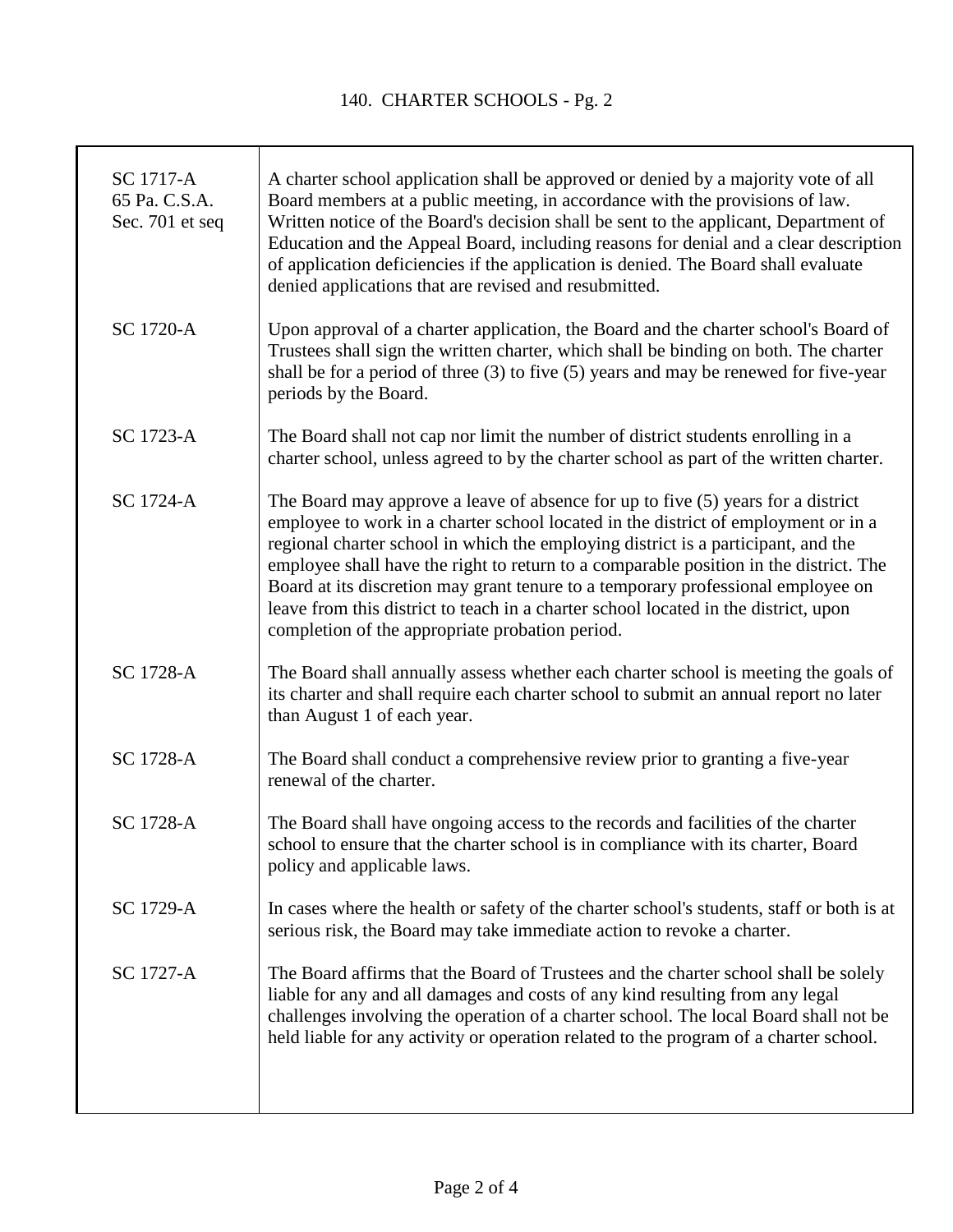|                                    | A charter school shall execute a "hold harmless" agreement indemnifying and<br>insuring/agreeing to defend the school district in any and all kinds of liability areas<br>so that the school district and Board are protected in any litigation related to the<br>operation of a charter school.                                                        |
|------------------------------------|---------------------------------------------------------------------------------------------------------------------------------------------------------------------------------------------------------------------------------------------------------------------------------------------------------------------------------------------------------|
| 4. Delegation of<br>Responsibility | Applications for charter schools shall be submitted to the Superintendent or<br>designee, who shall be responsible for communicating and cooperating with all<br>applicants.                                                                                                                                                                            |
|                                    | The Superintendent or designee shall be responsible to assist applicants with plans<br>for technical assistance and contracted services that may be provided by the district.                                                                                                                                                                           |
| 5. Guidelines<br><b>SC 1715-A</b>  | A charter school shall be subject to all federal and state laws and regulations<br>prohibiting discrimination in admissions, employment and operation on the basis of<br>disability, race, creed, color, sex, sexual orientation, national origin, religion,<br>ancestry or need for special education services.                                        |
|                                    | A charter school shall submit monthly enrollment figures and other required reports<br>to the district, as stated in the charter.                                                                                                                                                                                                                       |
|                                    | Transportation                                                                                                                                                                                                                                                                                                                                          |
| SC 1726-A                          | The district shall provide transportation to resident students attending a charter<br>school located in the district, a regional charter school of which the district is a<br>member, and a charter school located within ten (10) miles outside district<br>boundaries, in accordance with distance requirements established for district<br>students. |
|                                    | Transportation shall be provided to charter school students on the dates and periods<br>that the charter school is in session, regardless of whether transportation is provided<br>to district students on those days.                                                                                                                                  |
|                                    | <b>Applications</b>                                                                                                                                                                                                                                                                                                                                     |
| SC 1717-A,<br>1719-A               | Applications for charter schools must contain all the information specified in the<br>Charter Schools Law and any additional information required by the Board.                                                                                                                                                                                         |
| SC 1717-A                          | Applications for charter schools shall be submitted to the Board by November 15 of<br>the school year preceding the school year in which the school will be established.                                                                                                                                                                                |
|                                    |                                                                                                                                                                                                                                                                                                                                                         |
|                                    |                                                                                                                                                                                                                                                                                                                                                         |
|                                    |                                                                                                                                                                                                                                                                                                                                                         |